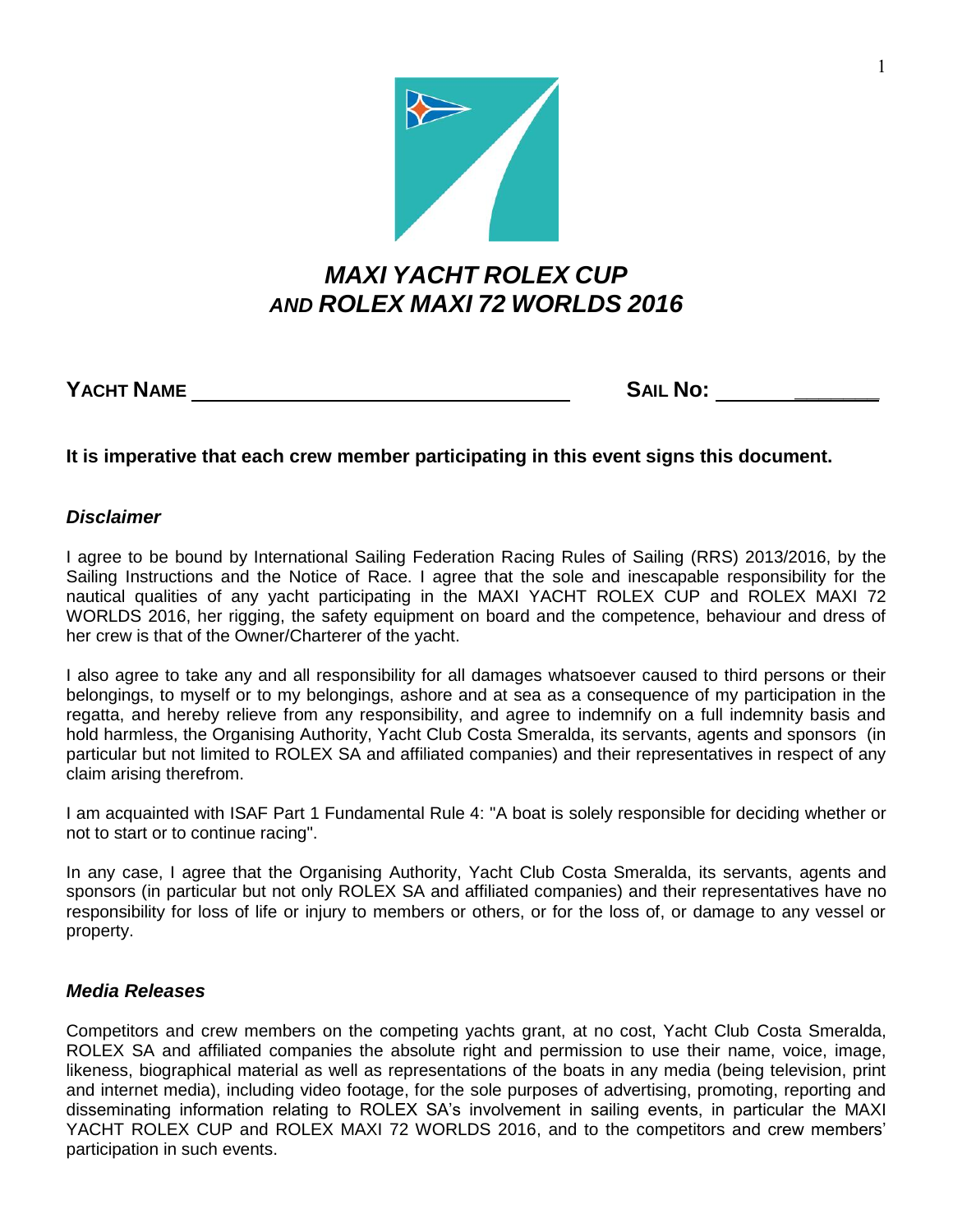Competitors and crew members on the competing yachts also grant, at no cost, ROLEX SA and affiliated companies, the absolute right and permission to use their name, image, likeness, biographical material as well as representations of the boats in the "*Rolex magazine*", edited by ROLEX SA.

Competitors and crew members' name, voice, image, likeness and biographical material shall not be used by ROLEX SA and affiliated companies in a way which constitutes an endorsement of ROLEX' products by said Competitors and crew members, unless the relevant competitor or crew member is engaged by ROLEX SA or affiliated companies to endorse ROLEX' products or gives his/her prior written consent to such use.

## *MAXI YACHT ROLEX CUP AND ROLEX MAXI 72 WORLDS 2016*

*SKIPPER*

| <b>CREW MEMBERS</b> |                                      |                           |
|---------------------|--------------------------------------|---------------------------|
|                     | Signed : ___________________________ |                           |
|                     | Signed :___________________________  |                           |
|                     |                                      |                           |
|                     |                                      |                           |
|                     |                                      |                           |
|                     |                                      | Date:                     |
| Name: $\frac{1}{2}$ | Signed : _________________________   | Date :___________________ |
|                     |                                      |                           |
|                     |                                      |                           |
|                     |                                      |                           |
|                     |                                      |                           |